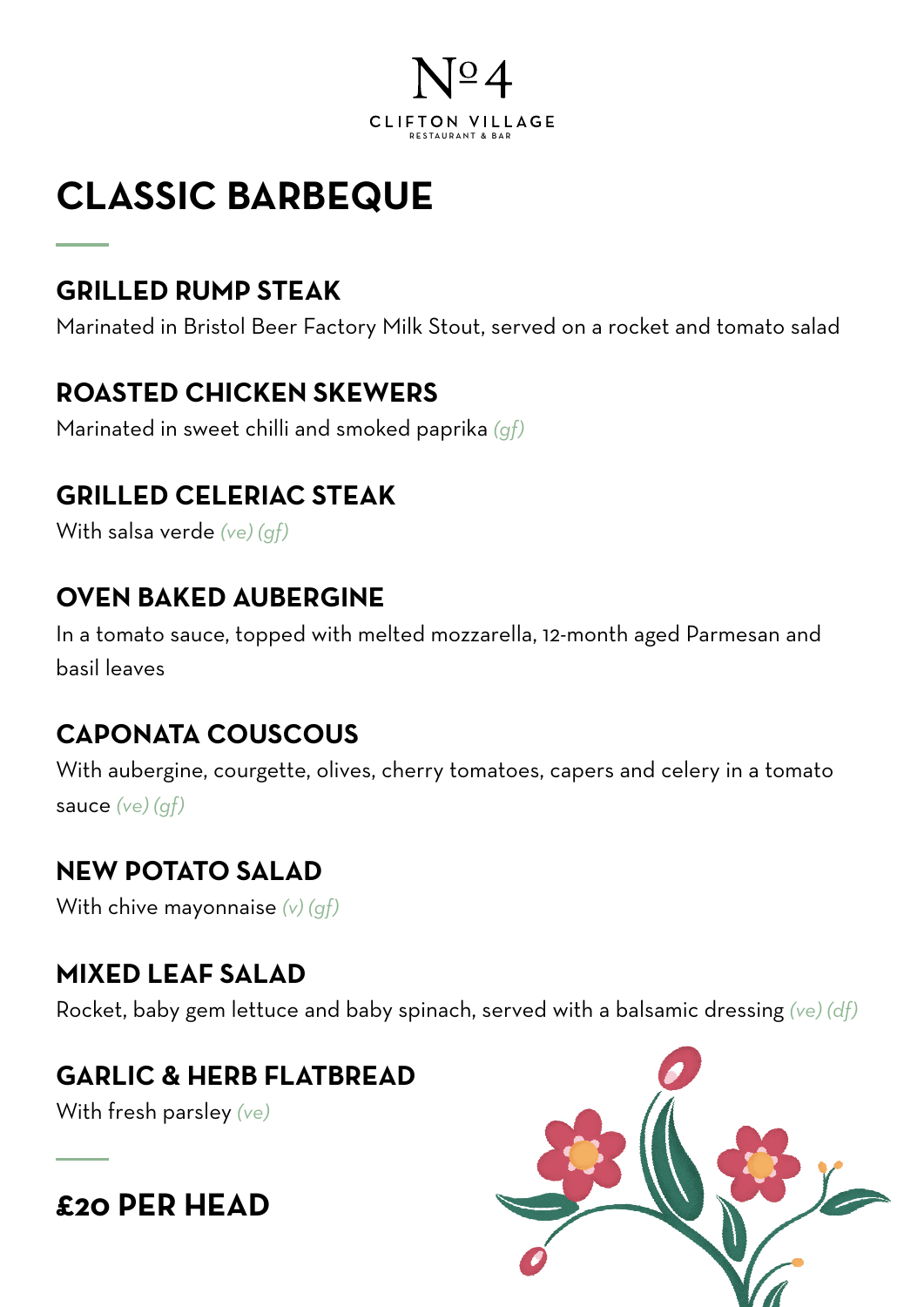

## **THE CLIFTON GRILL**

#### **GRILLED SIRLOIN STEAK**

Marinated in Bristol Beer Factory Milk Stout, served on a rocket and tomato salad

#### **SLOW COOKED ROSEMARY AND THYME PORK RIBS** *(GF)*

#### **PAN-FRIED TIGER KING PRAWNS**

Served with a Rioja reduction *(gf)*

#### **CHARCUTERIE AND CHEESEBOARD**

#### **OVEN BAKED MINT COURGETTE**

With olive oil *(ve) (gf)*

#### **CAPRESE SKEWERS**

Cherry tomatoes, mozzarella and basil oil *(v)*

#### **ROCKET SALAD**

With shaved 12-month aged Parmesan and a balsamic reduction *(ve) (gf)*

### **PITTED NOCELLARA AND KALAMATA OLIVES**

Marinated with garlic and red pepper *(ve) (gf)*

#### **HOMEMADE BREAD**

Drizzled in garlic oil (v)

### **£35 PER HEAD**

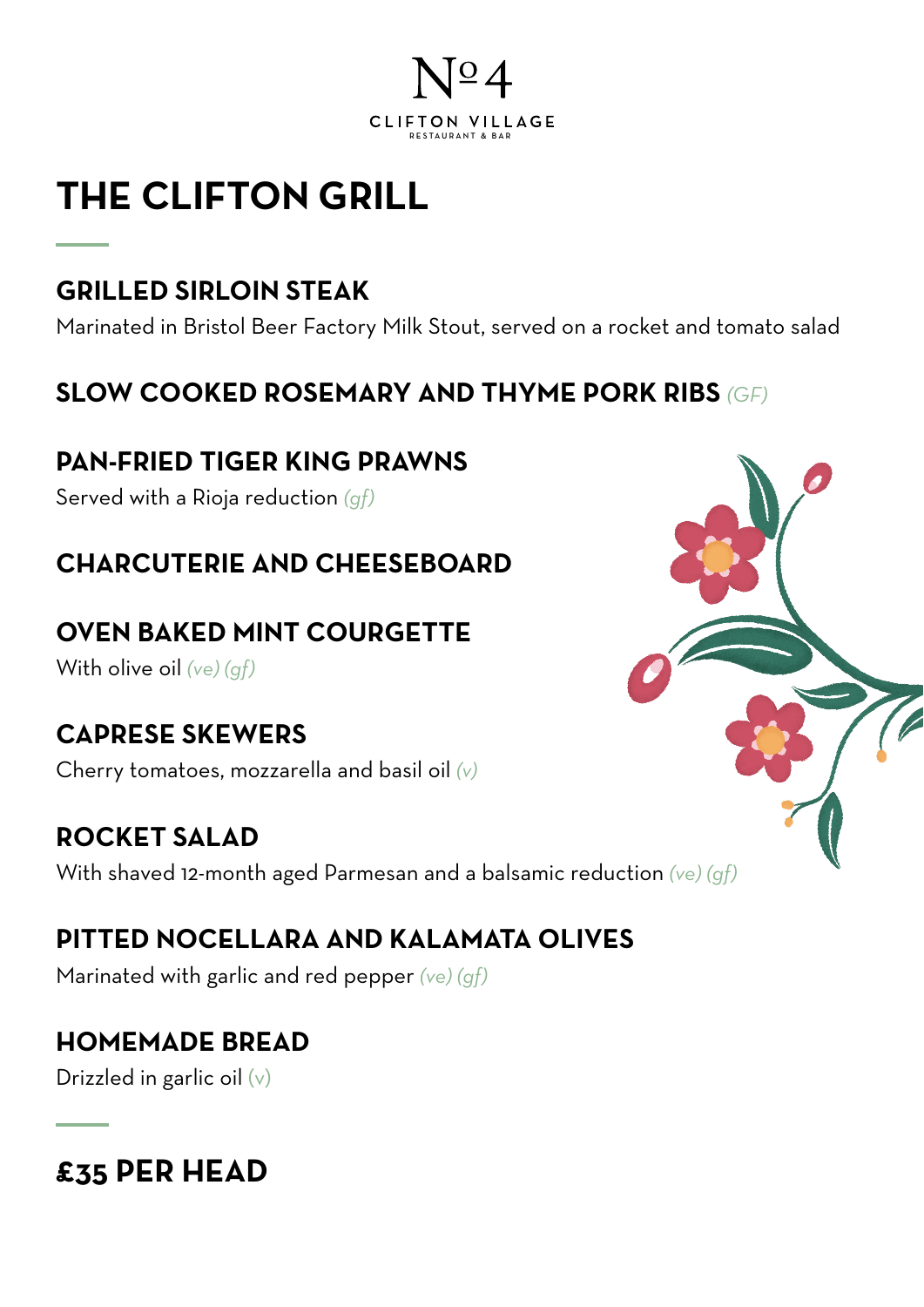

### **DESSERTS**

## **BUILD YOUR OWN**

| <b>FRESH BRITISH STRAWBERRIES</b><br>With vanilla whipped cream |   | <b>CARAFE OF SANGRIA</b><br>(Red, White or Rosé) | 22 each           |
|-----------------------------------------------------------------|---|--------------------------------------------------|-------------------|
| <b>DARK CHOCOLATE BROWNIE</b>                                   | 6 | <b>PROSECCO</b>                                  | 6pp               |
| Drizzled with white chocolate sauce                             |   | <b>PIMM'S</b>                                    | 5pp               |
| <b>FRUIT SALAD SKEWERS</b>                                      | 6 |                                                  |                   |
| Melon, pineapple and red grapes                                 |   | <b>APEROL SPRITZ</b>                             | 8pp               |
| <b>HOMEMADE DARK</b>                                            |   | <b>SELECTED SEASONAL COCKTAIL</b>                | 9pp               |
| <b>CHOCOLATE PROFITEROLES</b><br>Filled with vanilla cream      | 6 | <b>CHAMPAGNE</b>                                 | 9.5 <sub>pp</sub> |
| <b>SUMMER BERRIES CREAM TART</b><br>With fresh mint             | 6 | <b>BUCKET OF BEERS</b><br>(6 bottles)            | 25                |
|                                                                 |   | <b>JUGS OF ELDERFLOWER SPRITZ</b>                | 8 <sub>pp</sub>   |
|                                                                 |   | <b>CANAPÉS</b>                                   | <b>6pp</b>        |
|                                                                 |   | (3 canapes each)                                 |                   |
|                                                                 |   | <b>ANTIPASTI BOARDS</b>                          | 12pp              |
|                                                                 |   | <b>CREAM TEA</b>                                 | 6 <sub>pp</sub>   |
|                                                                 |   | <b>CHEESEBOARD</b>                               | 35                |
|                                                                 |   | (For 6 people)                                   |                   |